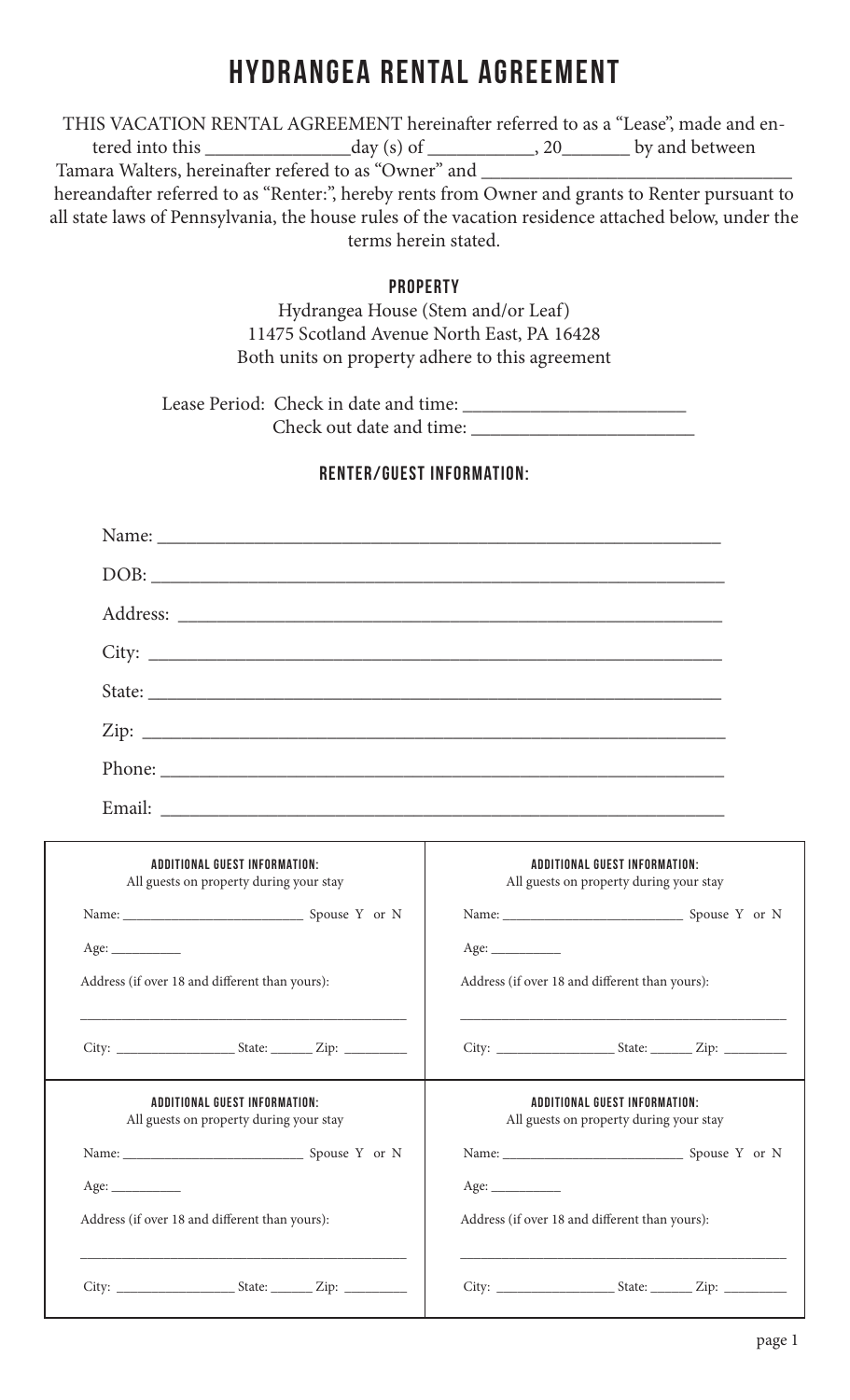|  |  |  |  |  |  |  |  |  |  |  |  | <b>RENTAL AMOUNT: \$</b> |
|--|--|--|--|--|--|--|--|--|--|--|--|--------------------------|
|--|--|--|--|--|--|--|--|--|--|--|--|--------------------------|

PER NIGHT

1. Renter agrees to pay the following sums of money to Owner in consideration of this lease: (if VRBO...refer to payment itemization for your total at checkout)

| CLEANING FEE: \$:                                                  |                                                                                |
|--------------------------------------------------------------------|--------------------------------------------------------------------------------|
|                                                                    | <b>SECURITY DEPOSIT: \$</b> ____________ (not charged unless property damaged) |
| <b>PA SALES TAX: \$</b>                                            |                                                                                |
|                                                                    |                                                                                |
| TOTAL RENTAL STAY AMOUNT: \$ ____________ CHARGED AT CHECKOUT DATE |                                                                                |

Once this agreement is signed, Renter agrees to the Total Rental Stay Amount to be charged. There is a strict 60 day cancellation notice policy. Renter MUST cancel this agreement BEFORE 60 days of rental stay for full refund less a \$35 rebooking fee. NO cancellations will be accepted after 60 days before scheduled stay.

|                      | ٢<br>HH |       |  |
|----------------------|---------|-------|--|
| <b>SIGNATURES :</b>  |         |       |  |
| <b>RENTER:</b>       |         |       |  |
| <b>PRINTED NAME:</b> |         |       |  |
| SIGNATURE:           |         | DATE: |  |
| <b>OWNER:</b>        |         |       |  |
| <b>PRINTED NAME:</b> |         |       |  |
| <b>SIGNATURE:</b>    |         |       |  |

## house rules addendum

House Rules are attached and will also be available inside the rental unit at Check-In to be adhered to at all time by Renter. Renter initial below they have been read and accepted. Penalty to not follow will result in removal from property with no refund. As well as security deposit taken.

| <b>INITIALS:</b> |  |
|------------------|--|
|------------------|--|